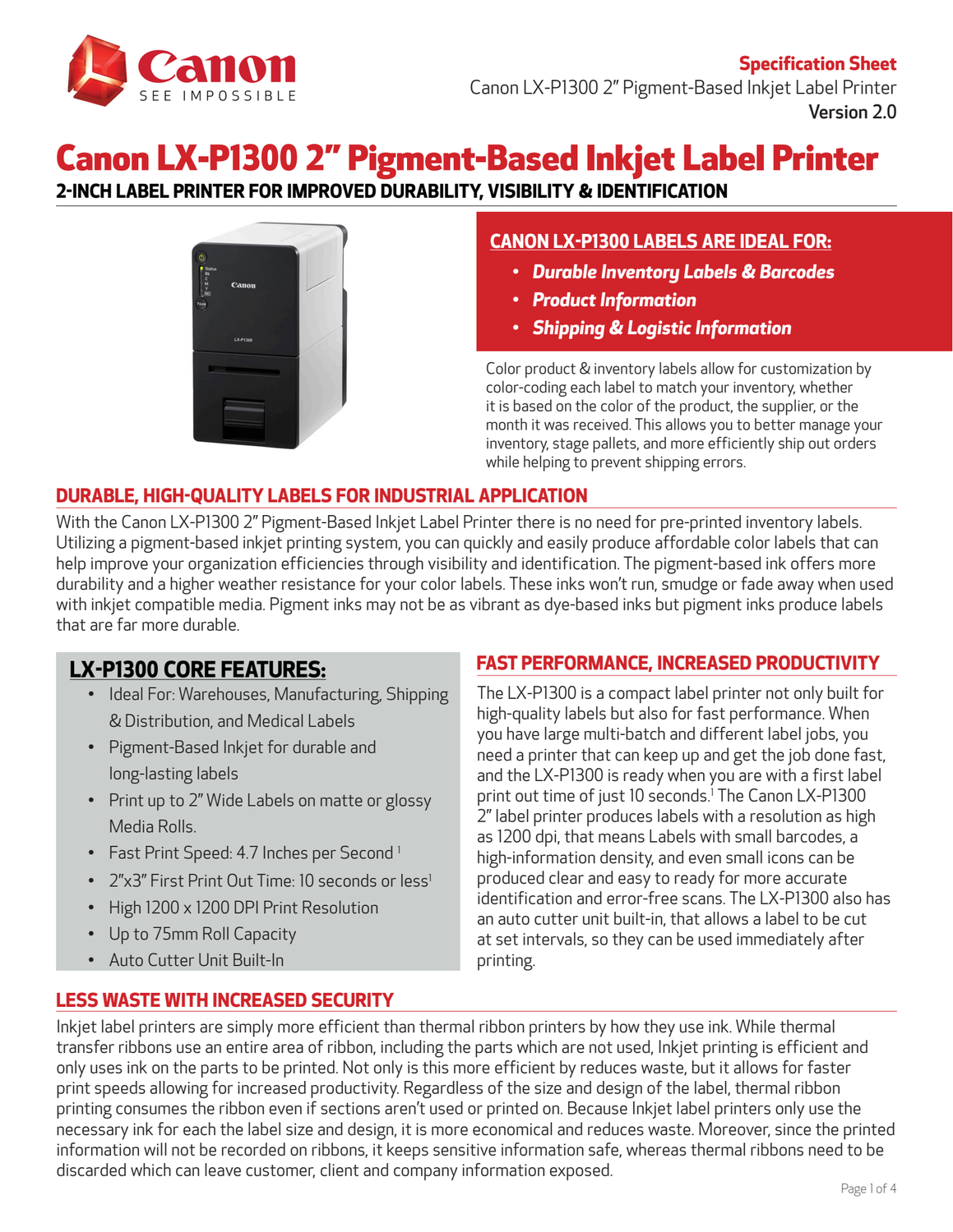

**Specification Sheet** Canon LX-P1300 2" Pigment-Based Inkjet Label Printer Version 2.0

## TECHNICAL SPECIFICATIONS

| <b>PRINTER SPECIFICATIONS</b>     |                                                                | <b>GENERAL</b>        |
|-----------------------------------|----------------------------------------------------------------|-----------------------|
| <b>Print Method</b>               | Pigment-based Inkjet                                           | <b>Operationa</b>     |
| <b>Ink Cartridges</b>             | 4 (1 x Black, 1 x Cyan, 1 x Magenta, 1 x Yellow)               |                       |
| <b>Print Resolution</b>           | 1200 x 1200 dpi                                                | В                     |
| <b>Number of Nozzles</b>          | 2,816 dots                                                     | <b>Connectivit</b>    |
| <b>Print Speed<sup>1</sup></b>    |                                                                | <b>OS Compat</b>      |
|                                   | First Print Out Time 2" x 3" Label: 10 seconds or less         |                       |
|                                   | Default Print Speed 120 mm/second (4.7 inches/second)          |                       |
|                                   | Range 50 - 120 mm/s                                            | <b>Operating</b>      |
|                                   | Preset Options 120, 80, 70, 60, 50 mm/s                        |                       |
|                                   | <b>Supported Media Types</b> Label Roll Media with Roll Holder |                       |
|                                   | (IJ Coated: Matte or Glossy)                                   | <b>Optional Ha</b>    |
| <b>Media Capacity</b>             |                                                                | <b>Module</b>         |
|                                   | Roll Media: Outer Diameter: Up to 75 mm                        | <b>Chemical S</b>     |
|                                   | Core/Inner Diameter: Up to 25.4 mm                             | <b>Power Cons</b>     |
| <b>Media Size &amp; Thickness</b> |                                                                | <b>Ope</b>            |
|                                   | Media Size: Width: 28.4 - 63.0 mm (Including Liner)            |                       |
|                                   | Length: 25.4 - 400.0 mm                                        | <b>Electrical</b>     |
|                                   | <b>Media Thickness: 0.145 - 0.255 mm</b>                       | <b>Acoustic In</b>    |
| <b>Maximum Printable</b>          | Width: Up to 56 mm                                             | Operating             |
| Area                              | Length: Up to 397 mm                                           | S                     |
| <b>Minimum Margin</b>             | Top/Bottom: 1.5 mm                                             | Warranty <sup>5</sup> |
|                                   | Left/Right: 3.5 mm                                             | <b>Dimensions</b>     |
| <b>Auto Cutter Unit</b>           | Built-In                                                       | <b>Box Conter</b>     |
| Product Life <sup>2</sup>         | 300,000 Sheets / 5 Years                                       |                       |
|                                   | <b>INK &amp; MAINTENANCE CARTRIDGE INFORMATION</b>             |                       |
| <b>Output per Cartridge</b>       | Approx. 3,000 Sheets                                           |                       |
| Set <sup>2</sup>                  |                                                                |                       |
| <b>Cartridge Fill Volume</b>      | Black / Cyan / Magenta / Yellow: 14.5 ml                       |                       |
| <b>Maintenance Cartridge</b>      | WT-X201 Maintenance Cartridge                                  |                       |
| Info & Fill Volume <sup>2</sup>   | Approx. 24,000 Sheets                                          |                       |
|                                   |                                                                |                       |

| LCD <sub>No</sub>                           |
|---------------------------------------------|
| Buttons/LEDs 2 Buttons / 7 LEDs             |
| USB 2.0, Ethernet (10/100/100 Base-T)       |
| Windows 10 (64/32 bit), 8.1 (64/32 bit), 7  |
| SP1 (64/32 bit), Windows Server 2012 (64-   |
| bit), Windows Server 2008 (64-bit)          |
|                                             |
| Temperature 41° - 95°F (5° - 35°C)          |
| Humidity 10 - 90% RH (Non-Condensing)       |
| RH-L02 Roll Holder                          |
|                                             |
| TSCA, OSHA HCS                              |
|                                             |
| Operating (Max.) Approx. 22.0 W (Average)   |
| Sleep Mode Approx. 6.0 W or Less            |
| AC 100-240V, 50/60Hz                        |
|                                             |
| Operating Noise (Max.) 50dB or less         |
| Standby Noise 30dB or less                  |
| 1 Year Warranty                             |
| 5.3" (W) x 9.8" (D) x 9.8" (H) / 11.02 lbs. |
| Canon LX-P1300 2" Pigment-Based Inkjet      |
| Label Printer                               |
| Ink Cartridge Set (BK,C,M,Y, 14.5 ml/each)  |
| AC Adapter/Power Cord                       |
| Maintenance Cartridge (Installed)           |
| Printer Driver/User Guide CD v1.0           |
| <b>Getting Started Guide</b>                |
| <b>Warranty Card</b>                        |
|                                             |

### PRINTER INFORMATION

| <b>MODEL NUMBER</b>                                                                                                                                                                                                                                                                                                                                                                                                                                                                            | <b>DESCRIPTION</b>                                                                                   | <b>ITEM NUMBER</b> | <b>UPC CODE</b>                      |  |
|------------------------------------------------------------------------------------------------------------------------------------------------------------------------------------------------------------------------------------------------------------------------------------------------------------------------------------------------------------------------------------------------------------------------------------------------------------------------------------------------|------------------------------------------------------------------------------------------------------|--------------------|--------------------------------------|--|
| LX-P1300<br>H                                                                                                                                                                                                                                                                                                                                                                                                                                                                                  | Canon LX-P1300 2" Pigment-Based<br>Inkjet Label Printer                                              | 0659C002[AA]       | $\frac{1}{3}$ $\frac{1}{1077103026}$ |  |
|                                                                                                                                                                                                                                                                                                                                                                                                                                                                                                | SPECIFICATIONS ARE SUBJECT TO CHANGE WITHOUT NOTICE. ALL VIEWSCREEN AND OUTPUT IMAGES ARE SIMULATED. |                    |                                      |  |
| Print speeds may vary depending on system configuration, interface, software, print complexity, print mode, page coverage, type of paper used, etc. Excludes pre-cleaning.<br>2 Based upon standard print conditions and print size print size of 2"x3" inkjet coated matte label, 7.5% Duty/Color, 50 sheets x4 jobs/day, excludes manual cleaning.<br>3 Operation can only be guaranteed on a PC with pre-installed Windows® 10 (64/32-bit), Windows 8.1 (64/32-bit), Windows 7 (64/32-bit). |                                                                                                      |                    |                                      |  |

2 3 4 5 6

Acoustic noise is based off the measurement following ISO7779, and the display number shall follow ISO9296.<br>Warranty and Support programs are subject to certain conditions and restrictions. See **www.usa.canon.com/support**

Printer weight measured excluding ink cartridges installed.

©2018 Canon U.S.A., Inc. and/or its affiliates. All Rights Reserved. All Trademarks are the property of their respective owners.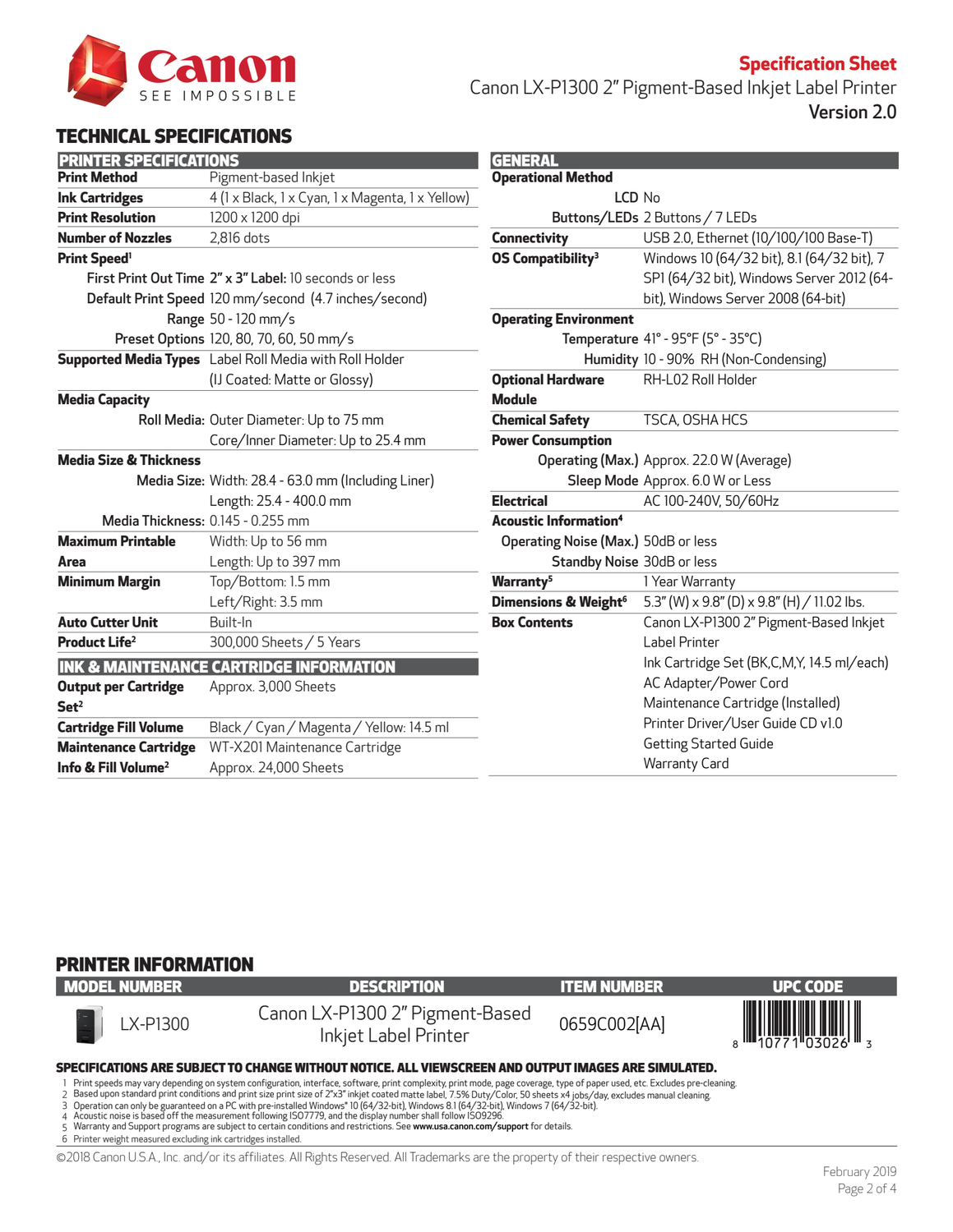

Canon LX-P1300 2" Pigment-Based Inkjet Label Printer Version 2.0

## Canon LX-P1300 Consumables & Accessories

Canon provides a variety of consumables and accessories to optimize the performance of your LX-P1300 printer:

- Pigment-Based Ink Cartridges •
- Maintenance Cartridge •
- Roll Holder •
- Matte & Glossy Labels •

### **PIGMENT-BASED INK CARTRIDGES**

| <b>Item Number</b> | <b>Model Number</b> | Description, Fill Volume & Approx Yield.                                                                                                  | Application                                                                                                   |
|--------------------|---------------------|-------------------------------------------------------------------------------------------------------------------------------------------|---------------------------------------------------------------------------------------------------------------|
| 9044B001AA         | BJI-P321BK (4P)     | BJI-P321 Black Ink Cartridge<br>Number of Cartridges: 4<br>Fill Volume: 14.5 ml/each<br>Approx. Yield: 3,000 Sheets / each <sup>1</sup>   | Highly durable pigment black ink is ideal for<br>industrial applications and improved weather<br>persistence. |
| 9043B001AA         | BJI-P321C (4P)      | BJI-P321 Cyan Ink Cartridge<br>Number of Cartridges: 4<br>Fill Volume: 14.5 ml/each<br>Approx. Yield: 3,000 Sheets / each <sup>1</sup>    |                                                                                                               |
| 9042B001AA         | BJI-P321M (4P)      | BJI-P321 Magenta Ink Cartridge<br>Number of Cartridges: 4<br>Fill Volume: 14.5 ml/each<br>Approx. Yield: 3,000 Sheets / each <sup>1</sup> |                                                                                                               |
| 9041B001AA         | BJI-P321Y (4P)      | BJI-P321 Yellow Ink Cartridge<br>Number of Cartridges: 4<br>Fill Volume: 14.5 ml/each<br>Approx. Yield: 3,000 Sheets / each <sup>1</sup>  |                                                                                                               |

### TSCA Sec. 4,5,6,7,8,12b

This product contains substances which are subject to TSCA Section 5(e) Consent Order. Do not use this product other than inkjet printer ink. Do not release this product into the waters of the United States. This product is subject to TSCA Section 12(b) export notification requirements. If you need more information about the TSCA Section 12(b), please contact Canon U.S.A.,Inc.

### **MAINTENANCE CARTRIDGE**

| Item Number | Model Number | <b>Description &amp; Fill Capacity</b>                                            | <b>Details</b>                                                                                                        |
|-------------|--------------|-----------------------------------------------------------------------------------|-----------------------------------------------------------------------------------------------------------------------|
| 9756B002AA  | WT-X201      | WT-X201 Maintenance Cartridge<br>Fill Capacity: Approx 24,000 Sheets <sup>1</sup> | The WT-X201 maintenance cartridge is designed<br>to keep the machine and prints clean while<br>operating efficiently. |

### **ROLL HOLDER**

| <b>Item Number</b> | Model Number | Description        | <b>Details</b>                                                                               |
|--------------------|--------------|--------------------|----------------------------------------------------------------------------------------------|
| 9762B001AA         | $RH$ -L02    | RH-L02 Roll Holder | The RH-L02 roll holder keeps the label roll in the<br>perfect place for continuous printing. |